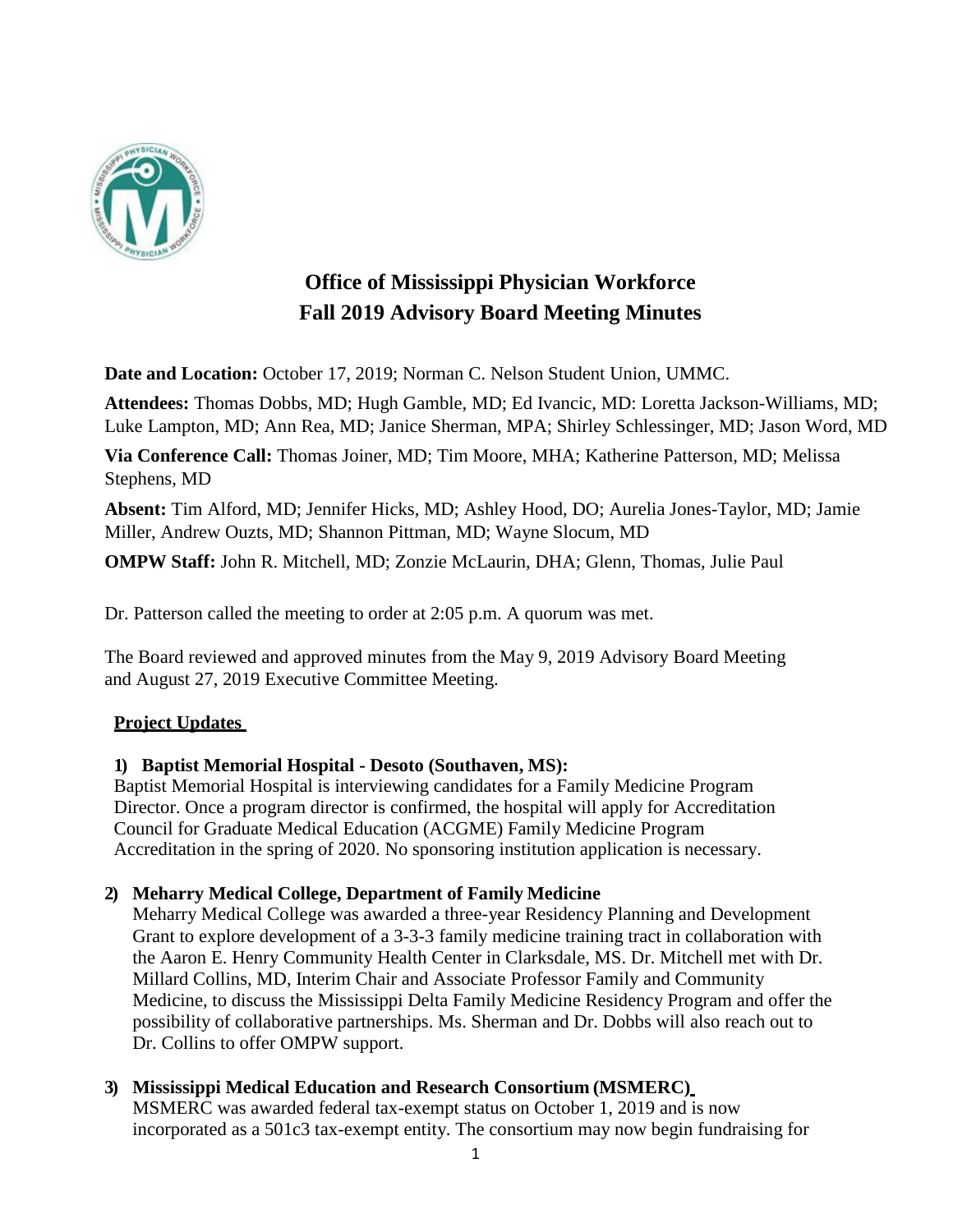rural education development.

#### **4) Mississippi Delta Family Medicine Residency Program (Greenville, MS)**

ACGME will conduct a formal program site visit of the Mississippi Delta Family Medicine Residency Program on October 29, 2019 at Delta Regional Medical Center. ACGME's Residency Review Committee will evaluate the program on January 30-31. If approved, the program will participate in the National Resident Matching Program (NRMP) Supplemental Offer and Acceptance Program (SOAP) and remain on target to begin operation on July 1, 2020.

#### **5) Baptist Memorial Hospital (Columbus, MS)**

The hospital is actively recruiting a psychiatry residency program director. Once identified, the program will be based at the Golden Triangle hospital's behavioral unit.

#### **6) Gulfport Memorial Hospital (Gulfport, MS)**

The hospital has applied to ACGME for Sponsoring Institution Accreditation for a Family Medicine Residency Program. They have also expressed interest in developing Internal Medicine and Emergency Medicine residencies.

## **7) Magnolia Regional Health Center (Corinth, MS)**

Magnolia Regional Health Center is resubmitting a program application to ACGME for an Emergency Medicine Residency Program. Dr. Hayes Baker is the designated Program Director.

#### **8) Mississippi State Hospital (Whitfield, MS)**

The Mississippi State Hospital is applying for ACGME Sponsoring Institution Accreditation for a 6-6-6-6 Psychiatry Residency Program with a planned start-up date of July 2021.

## **9) Monroe Regional Medical Center (Aberdeen, MS)**

Dr. Kirnjot Singh, president and owner of Monroe Regional Medical Center, would like to develop a 1-2 family medicine rural residency training tract in Aberdeen, MS and has expressed interest in working collaboratively with UMMC to gain access to web-based didactics. Dr. Mitchell is in communication with UMMC Family Medicine and the Office of Academic Affairs to establish a meeting.

## **10) North Mississippi Medical Center (Tupelo, MS)**

**Internal Medicine**: Program Director, Dr. David Pizzimenti, has submitted a program application to ACGME requesting a 12-2-12 resident complement. **Psychiatry**: Dr. Mitchell met with Dr. Robert Smith, Vice President of Behavioral Health Services, and potential Program Director, to discuss potential interest in developing a psychiatric residency program.

## **11) Southwest Regional Medical Center (McComb, MS)**

Southwest Regional Medical Center (SWRMC) is applying for ACGME Sponsoring Institution Accreditation of a 6-6-6 Family Medicine Residency Program with a targeted start-up date of July 2021. Dr. Lampton will serve as Designated Institutional Official (DIO).

## **Miscellaneous Updates**

## **1) Medicaid GME Funding State Plan Amendment**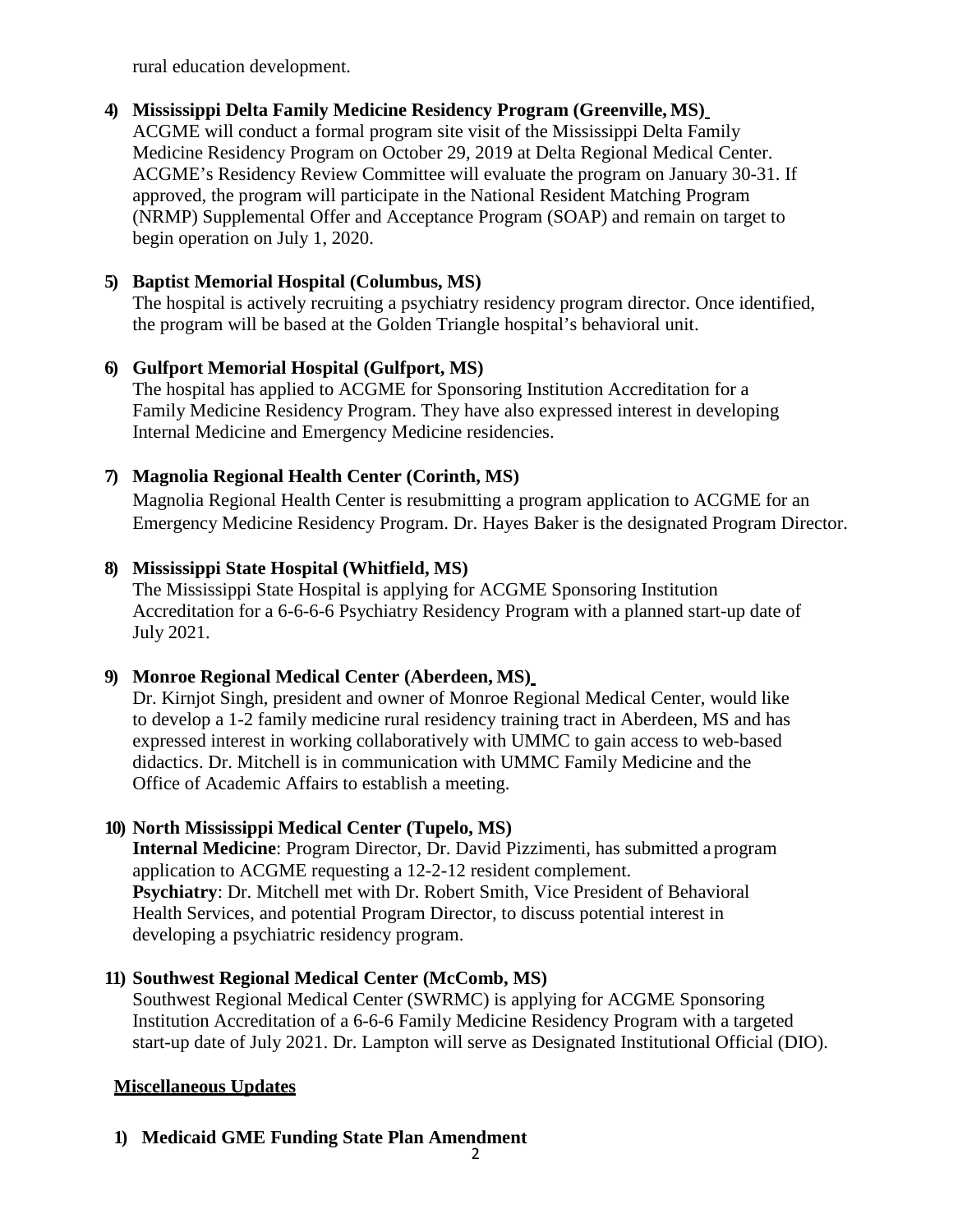OMPW has worked closely with Medicaid leadership and involved hospitals, North Mississippi Medical Center, Forrest General Hospital, Merit-Wesley and UMMC, to modify the state plan amendment (SPA) that addresses how Mississippi Medicaid GME funding is awarded. SPA-19-0020 has now been submitted to CMS for its approval. The document can be viewed at: [https://medicaid.ms.gov/ms-](https://medicaid.ms.gov/ms-spa-19-0020-graduate-medical-education-submitted-to-cms/) [spa-19-0020-graduate-medical](https://medicaid.ms.gov/ms-spa-19-0020-graduate-medical-education-submitted-to-cms/)[education-](https://medicaid.ms.gov/ms-spa-19-0020-graduate-medical-education-submitted-to-cms/) [submitted-to-cms/](https://medicaid.ms.gov/ms-spa-19-0020-graduate-medical-education-submitted-to-cms/)

#### **2) Geographic Information System (GIS) Program Development**

OMPW has contracted with Gary Hennington, President of the Geospatial Group, to work through processes for new data, data sharing, and public availability of OMPW products. A workable, publicly accessible GIS physician site is under development. Dr. Mitchell provided a link to the system to OMPW Board members and requested that each access the site and provide feedback. Limited public access could be available at both OMPW and Mississippi State Board of Medical Licensure websites.

#### **3) Mississippi Rural Physicians Scholarship Program (MRPSP)**

OMPW and Program Directors from Forrest General Hospital, North Mississippi Medical Center, and EC-Healthnet submitted letters to the MRPSP Board requesting that rural scholars who express an interest to teach, to be permitted to count their employment as faculty members to satisfy MRPSP loan repayment requirements. The MRPSP Board voted to consider requests from individual students on a case-by-case basis. Each request must align with the rural focus of MRPSP. OMPW Board members discussed the importance of rural/urban faculty recruitment and retention incentives such as loan repayment and tax enticements.

#### **4) Mississippi Statewide Medical Educator Development (MS MED) Program**

OMPW is introducing and establishing a graduate medical education (GME) development program geared toward new GME faculty. Although first introduced in the Delta, the Mississippi Statewide Medical Educator Development Program will become available to other new or existing programs. The program was introduced to faculty at the Delta Medical Society along with a Graduate Medical Education needs survey. Dr. Walker and Dr. Mitchell plan to visit Delta Regional Medical Center on Oct. 24<sup>th</sup> to discuss faculty development and prepare faculty for the upcoming site visit.

## **5) Delta Population Health Symposium**

OMPW and MSMERC will participate in a Delta Population Health Symposium organized by William Carey University College of Osteopathic Medicine (WCUCOM), November 8-

9<sup>th</sup> in Cleveland, MS. Dr. Mitchell and Dr. Walker will discuss faculty development curriculum.

#### **New Business**

#### **1) Legislative Financial Request**

Dr. Mitchell presented board members with a preliminary version of OMPW's 2020- 2021 funding request to the state legislature. Updates will follow.

## **2) Recognition – Dr. Nicole Borges, OMPW Chief Education Officer**

Dr. Nicole Borges, OMPW Chief Education Officer, Research and Scholarship, has accepted a position as Chair, Department of Medical Education, at Dartmouth College's Geisel School of Medicine. Dr. Mitchell thanked her for her contributions to the Mississippi Statewide Medical Educator Development (MS MED) Program.